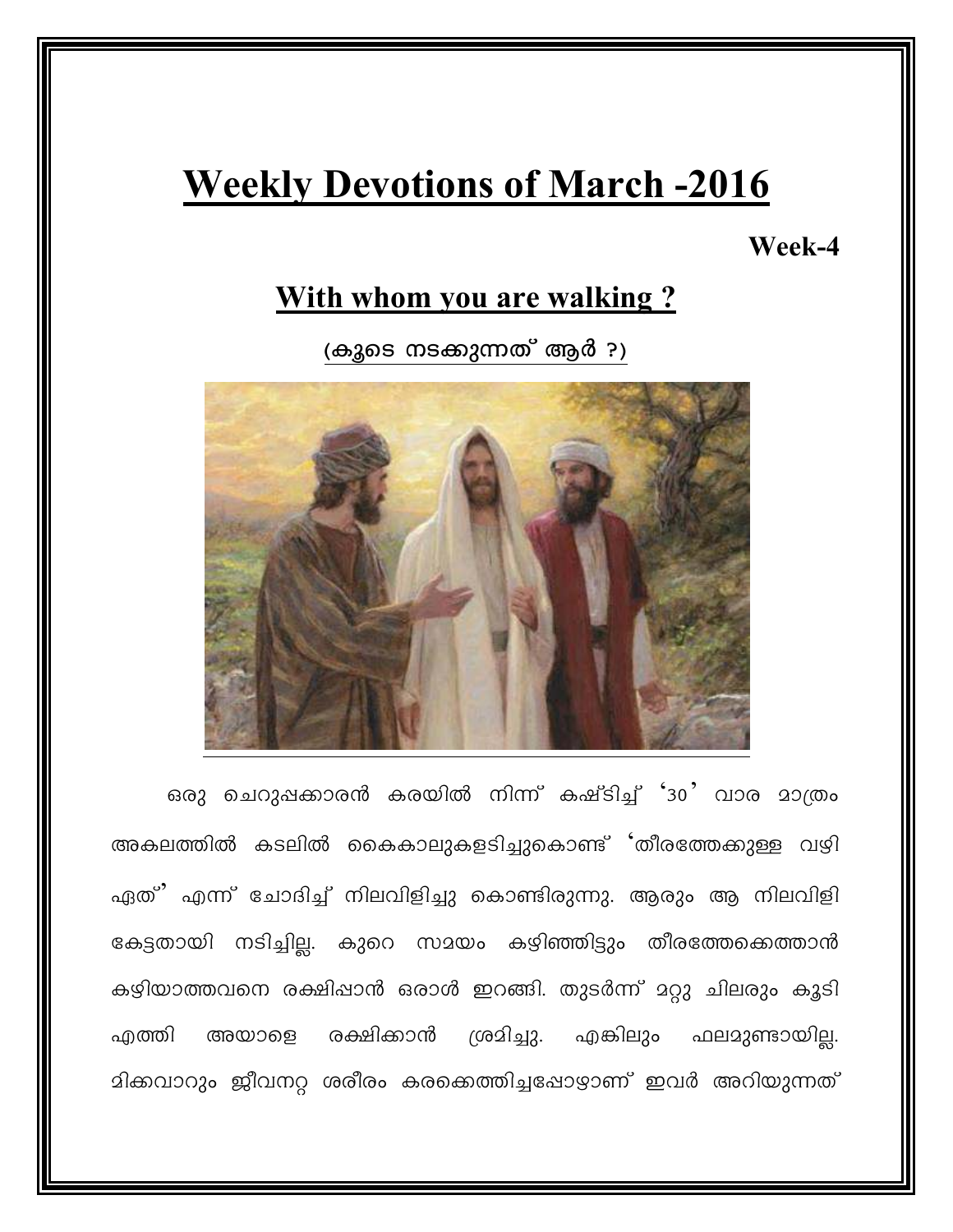അവൻ അന്ധനായിരുന്നു എന്ന് . വഴിയറിയാത്തതിനാലാണ് അയാൾ നിലവിളിച്ചത്.

ഇന്ന് ആത്മീയ അന്ധതയിലായ അനേകർ വഴിയറിയാതെ സഹായം ആഗ്രഹിക്കുന്നു. അവരുടെ ആത്മീയ കണ്ണ് തുറന്നേ മതിയാകുകയുള്ളൂ. കണ്ണിന് കാഴ്ചയുണ്ടെങ്കിലും ഫലമില്ല , കാണേണ്ടത് ചിലരുടെ കാണേണ്ടതുപോലെ കാണുന്നില്ല.

നിന്ന് എമ്മവുസിലേക്കുള്ള യാത്രയിൽ യെറാശലേമിൽ രണ്ടു ശിഷ്യൻമാർ ഇതുവരെ നടന്ന സംഭവങ്ങളാണ് വിവരിക്കുന്നത്. അവർ കൂടെ നടന്ന സഹയാത്രികനെ അറിഞ്ഞില്ല,എന്നാൽ അവന്റെ വാക്കു അവരുടെ ഉളളം കത്തിക്കൊണ്ടിരുന്നു എന്ന് അവൻ അറിഞ്ഞു. കേട്ട ഇന്ന് യേശുവിനെ അറിയാത്തവർ വചനം കേട്ടിട്ടും സ്വീകരിക്കുന്നില്ല. ചിലർ വചനം കേട്ട് മറക്കുന്നു. ഒരു ചലനം ഉള്ളിലുണ്ടായിട്ടും, കരുതൽ ലഭിച്ചിട്ടും കൂടെ ഉള്ളവനെ അറിയാത്തവരും ഉണ്ട്. എന്നാൽ കൂടെ നടന്നവനെ കൂടെ പാർഷാൻ ക്ഷണിച്ചപ്പോൾ ഈ ശിഷ്യർ , കൂടെ നടന്നവനെ തിരിച്ചറിഞ്ഞു. തിരിച്ചറിഞ്ഞവർ ഇവരെ ഷോലെ വേഗം മടങ്ങി ഇയിച്ച് സദ്വാർത്ത (മരണത്തെ ഈ ഉയർത്തെഴുന്നേറ്റവനെഷറ്റി)പറയുവാൻ അമാന്തിക്കരുത്.

ഉയർത്തെഴുന്നേറ്റ പ്രീയരേ യേശു കുടെയുണ്ടായിട്ടും  $\mathbf{I}$ തിരിച്ചറിയാത്ത അനേകം പേർ രക്ഷയ്ക്കായി നിലവിളിക്കുന്നു. അവഗണിക്കരുതേ, ആരേയും, മറക്കരുതേ ഒരാളെഷോലും, രക്ഷിയ്ക്കുക എല്ലാവരേയും. ഇതാകട്ടെ നമ്മുടെ തീരുമാനം. മുൻപോട്ട് പോകുന്നതായി ഭാവിച്ചാലും യേശുവേ കൂടെ പാർക്കണേ എന്ന നമ്മുടെ വിളിക്കായി